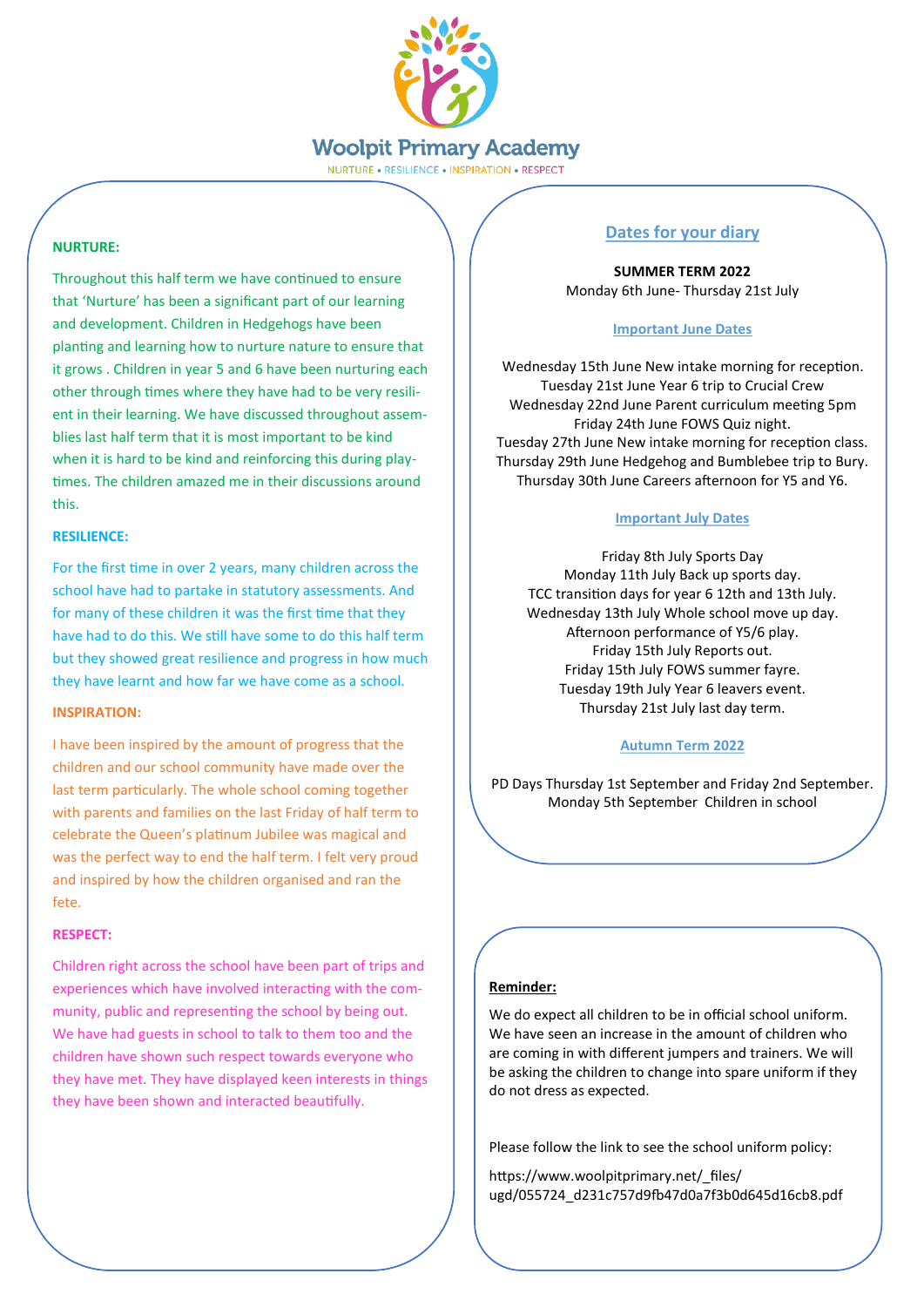#### **Jubilee**

Thank you to everyone who came to our Jubilee celebrations. It was amazing to be able to have everyone in school to celebrate with us.









#### **Hedgehog Class**

This half term has flown by, and what an exciting one it has been with the Platinum Jubilee celebrations happening. It was such a joy to see everyone coming along to celebrate with their children, and for the children to be part of organising and making the games for everyone to enjoy. We were so proud of how they conducted themselves and handled such a busy and exciting day.

Prior to this our class had been fully engrossed in learning about our Local Area, we went on an exciting walk around the village, spotting the features of where we live, including spotting the 'Green Children' on the Woolpit sign. Visiting Woolpit Nurseries was a highlight, and they kindly donated a plant to each of our children which we have planted in our outdoor garden. During this half term the children have all had such lovely, hands-on experiences of planting and watching plants grow, we have greatly improved our outdoor area and now have our own herb garden which the children care for and have planted themselves. They have used all this knowledge to write instructions for how to plant, as well as leaflets for how to care for plants and why eating healthily is so important. We have been very lucky to have Stanley's mum come in to talk to us and share her experiences of working for a Garden Centre and the children discussed and wrote questions which they asked her, and she brought in some seeds for everyone to plant and take home. We have also been practising chopping up fruit and vegetables safely, using a knife and taking care over our actions.

We will be carrying on our work on Local Area over the coming half term, thinking about Poetry and considering the story of Errol's Garden, writing our own versions of the story and using our imaginations. We are also going to do lots of work on music, rhythm, comparing and contrasting music and our opinions as well as playing our own instruments to follow a beat linked to our poetry work. In maths we will be applying lots of our

## **Bumblebee Class**

We had a very busy summer 1 term and achieved many things in Bumblebees class. Our topic has been to study our local area, which we plan to continue until the end of the year. We have so much planned to continue our learning.

Last half term we began to enjoy learning about our local history and especially the story of the Green Children of Woolpit. Moreover, through investigations we learnt about what seeds need to germinate and then grow healthily. Following this, we had fun planting our own seeds and plants ready to hopefully produce some tomatoes, strawberries and very tall sunflowers!

Out topic of the local area is going to continue this half term with a trip around the village and a trip to Bury St Edmunds to compare the two places. We will be looking at the differences between each place and learning about the fascinating legend of why and how Bury St Edmunds got its name. The legends will continue in our English lessons when we will take a trip to Iceland and begin to learn about Norse Gods, unlikely heroes and mythical creatures.